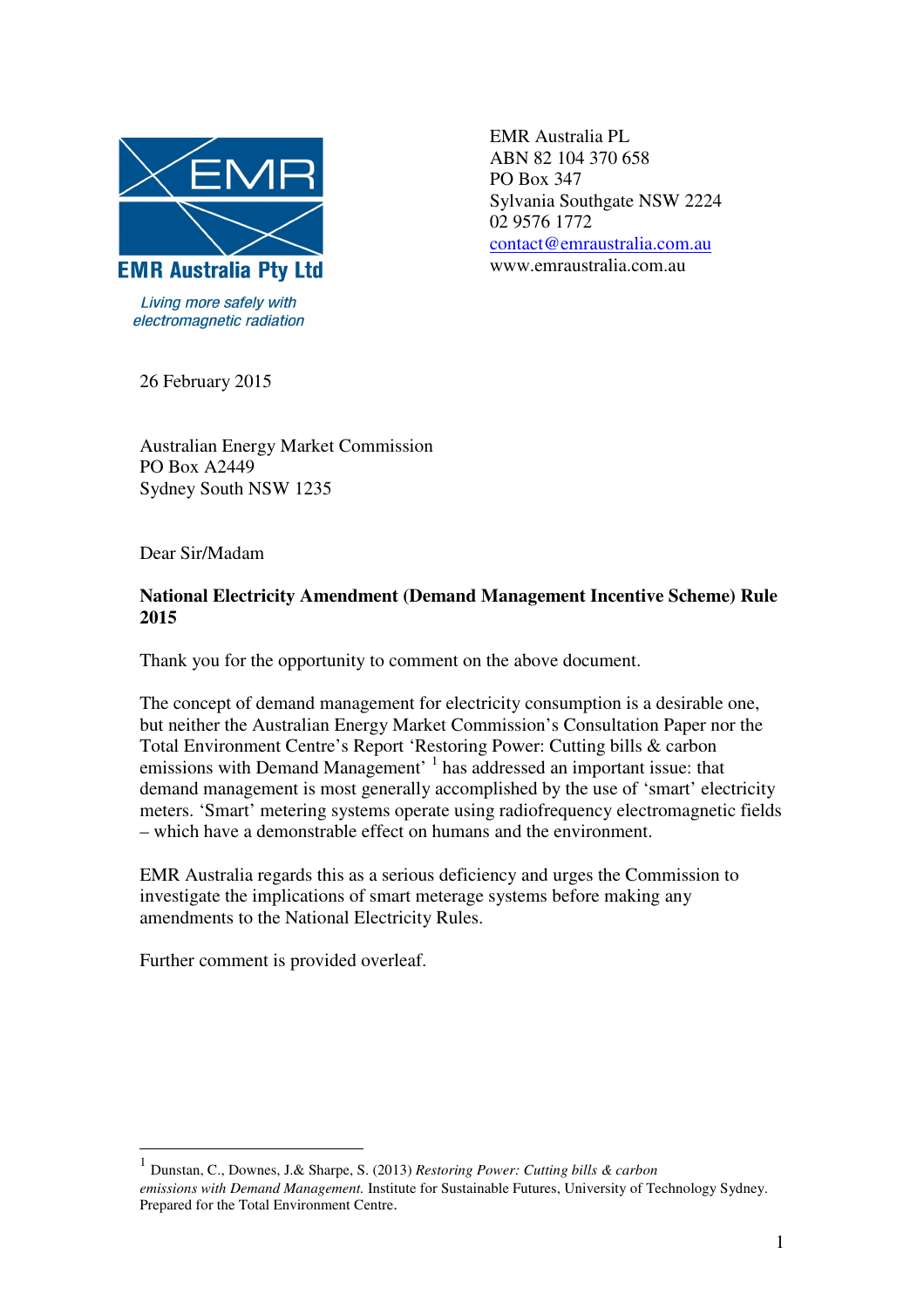## **Consultation Document Issue 1**

*Having regard to current and potential future market conditions, and in light of recent changes to the regulatory framework for distribution businesses, is there a gap in the current framework which may be discouraging distribution businesses from pursuing demand management projects as an efficient alternative to network investment?* 

This issue presumes that technologies that enable demand management are desirable and safe. This has most certainly not been demonstrated and there is evidence to the contrary.

'Smart' meters emit radiofrequency electromagnetic fields which penetrate walls and expose those living within the buildings to which they are attached. As electricity meters are often attached to bedroom walls, it is not uncommon for people's heads to be in close proximity, for long periods of time, to the meters' antennas as they transmit radiofrequency signals.

It is important to consider that:

- 1.1 Radiofrequency electromagnetic fields have been classified by the International Agency for Research on Cancer as Class 2B carcinogens.<sup>2</sup>
- 1.2 Thousands of studies show that low levels of exposure to these fields is associated with adverse biological effects such as changes to neurotransmitters, hormones, cell behaviour, DNA breaks, cancer and brain tumours. $34$
- 1.3 Many people report adverse symptom that coincide with the activation of smart meter networks in their neighbourhoods – whether or not they were aware that the meters were active. These symptoms are consistent with those reported in the scientific literature from exposure to radiofrequency radiation. 5
- 1.4 The Australian radiofrequency standard does not protect the public from harmful effects of radiation from 'smart' meters.  $6$  It has been designed to protect against instantaneous, acute, heating effects of radiation and not the continuous, low-level, long-term, biological effects that are of concern with 'smart' meters. ARPANSA does not claim that compliance with its standard ensures 'safety'.

 $\overline{a}$ 

<sup>&</sup>lt;sup>2</sup> International Agency for Research on Cancer, Monographs on the Evaluation of Carcinogenic Risks to Humans, Volume 80, Non-Ionizing Radiation, Part 1: Static and Extremely Low-Frequency (ELF)

<sup>3</sup> McLean, Lyn, 'The Force', Melb, Scribe, 2011

<sup>4</sup> BioInitiative Report 2012, www.bioinitiative.org

<sup>&</sup>lt;sup>5</sup> Lamech, F, 'Self-Reporting of Symptom Development From Exposure to Radiofrequency Fields of Wireless Smart Meters in Victoria, Australia: A Case Series', *Altern Ther Health Med* 20(6):28-39, 2014.

<sup>6</sup> ARPANSA RP3 "Maximum exposure levels to radiofrequency fields – 3 kHz to 300 GHz" Radiation Protection Series 2002.